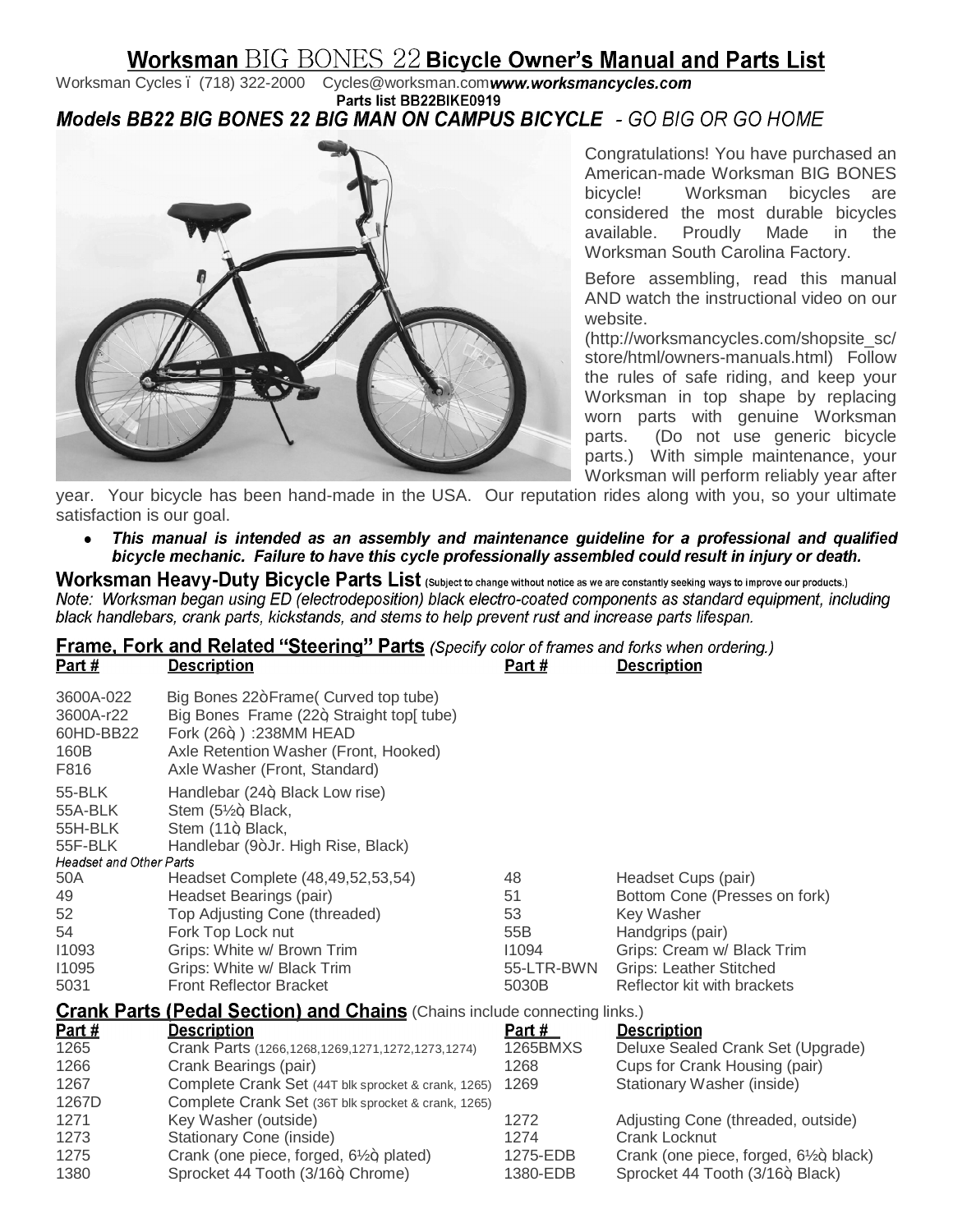| 1380D<br>4910A<br>7217<br>7217-EXT<br>4914A<br>4915<br>Part $#$ | Sprocket 36 Tooth (3/16+, Chrome)<br>Chainguard (Chrome plated, optional)<br>Pedal Set (pair)<br>Pedal Extenders (mounts pedals further apart)<br>Chain Connecting (Master) Link (1/2+x3/16+)<br>Chain Adjuster (Single-speed)<br><b>Baskets, Racks and Cabinets</b><br><b>Description</b>                           | 1380D-EDB<br>4910P-BLK<br>7217-41557<br>4914C<br>4914D<br>4915E<br><u>Part #</u> | Sprocket 36 Tooth (3/16+, Black)<br>Chainguard (Black plastic)<br>Pedal Set - Alloy Platform (Optional)<br>Chain (3/16-x105 links . 36T sprocket)<br>Chain (3/16-x109 links . 44T sprocket)<br>Chain Adjusters (Multi-speed)<br><b>Description</b>         |
|-----------------------------------------------------------------|----------------------------------------------------------------------------------------------------------------------------------------------------------------------------------------------------------------------------------------------------------------------------------------------------------------------|----------------------------------------------------------------------------------|------------------------------------------------------------------------------------------------------------------------------------------------------------------------------------------------------------------------------------------------------------|
| 133WH<br>7226<br>7227-P<br>3927P<br>7300                        | 4919-26-RET-CP Retro Rack (Rear, Chrome)<br>Removable Front Basket (14.5-x9.5-x9+)<br>Twin Carrier Basket w/ Rack (Rear)<br>Perforated Flat Steel Basket (LGB/LGG)<br>Top Opening Pizza Box (20+x20+x12+- LGP)<br>Wood Panel for LGP Basket                                                                          | 139<br>7228<br>7233<br>3927PS<br>7300G                                           | 4919-26-RET-BLK Retro Rack (Rear, Black)<br>Front Wire Basket (18-x13-x6+)<br>Front Wire Basket (21 * 15 * 9 +)<br>Support Arms for Low Gravity (pair)<br>Side Open Pizza Box (20+x20+x12+LGPS)<br>Wood Panel for LGP Cabinet                              |
| Part #                                                          | <b>Drum Brake Parts</b> (Not all Worksman bikes include drum brakes. Old (loose balls) and new (pressed bearing) style parts shown.)<br><b>Description</b>                                                                                                                                                           | <u>Part #</u>                                                                    | <b>Description</b>                                                                                                                                                                                                                                         |
| Front<br>L500-F<br>L509<br>$L725-1$<br>L517<br>F719<br>60STR    | Front Drum Brake Hub (Hub only)<br>Axle (for pressed bearing)<br>Drum Brake Plate Kit w/ Brake Pads<br>Pressed Bearing (each)<br>Brake Cable (Front 42.5+) w/ F769 & F770<br>Brake Arm Strap for Non-Insert Fork<br>Old-Style Front Drum Brake Parts (with 11 loose bearings on each side. Subject to availability.) | Rear<br>L901<br>L909<br>L917<br>L926<br>F719-SBST<br>F818                        | Rear Drum Brake Hub (Freewheel)<br>Rear Drum Brake Axle Parts Set<br>Rear Drum Brake Bearings<br>Rear Drum Brake Plate Kit<br>Brake Cable (Front 55+) w/ F769 & F770<br>Arm Band Assembly for Rear Brake Arm                                               |
| F817M<br>L918                                                   | Loose Bearings (11 loose balls . 22 needed)<br>Bearing Cup (pair)                                                                                                                                                                                                                                                    | L709                                                                             | Front Drum Brake Axle w/ Races                                                                                                                                                                                                                             |
| Front and Rear<br>F769<br><b>L752R</b><br>L815                  | Anchor Bolt Assembly for F719 Cable<br>Brake Lever (Right) w/ Parking Lock<br>Drum Brake Outside Axle Nut (each)                                                                                                                                                                                                     | F770<br>L752L<br>F851                                                            | Adjusting Barrel for F719 Cable<br>Brake Lever (Left) w/ Parking Lock<br>Brake Cable (Rear 65+) w/ F769 & F770                                                                                                                                             |
| <u>Part #</u><br>4912V<br>5912MW-BLK<br>4908C<br>7913<br>4911C  | <b>Seats, Seatpost, and Parts</b><br><b>Description</b><br>Saddle (10+w/ springs - standard)<br>Sport Saddle: Black w/ White Trim<br>5912MW-CRM Sport Saddle: Cream w/ Black Trim<br>Seatpost (7/8+)<br>Seat Clamp (seat to seatpost)<br>Seatpost Clamp (seatpost to frame)                                          | <u>Part #</u><br>6911V<br>4908C-S<br>4909<br>4911B                               | <b>Description</b><br>Saddle (13+extra-wide w/ springs)<br>5912MW-BWN Sport Saddle: Brown w/ White Trim<br>4912-LEA-WTC Saddle: Tan Leather w/ Black Trim<br>Seatpost: Solid (7/8+)<br>Bolt, Nut, Washer for 4911C Clamp<br>Seatpost Clamp . Quick Release |
| Part#                                                           | <b>Fenders, Kickstands and Parts</b> (As of 2013, INB/ING/M2600 bikes come with rust and dent-proof polycarbonate fenders!)<br><b>Description</b>                                                                                                                                                                    | Part $#$                                                                         | <b>Description</b>                                                                                                                                                                                                                                         |
| 82P-BLK<br>82P-BLK-C<br>FSB <sub>26</sub> P                     | Black Resin (Standard on industrial models)<br>Front Fender (26+Black Polycarbonate)<br>Front fender with all hardware attached<br>Fender Set (Poly). Front and Rear Complete (w/ all hardware)                                                                                                                      | 4901P-BLK<br>4901P-BLK-C                                                         | Rear Fender (26+Black Polycarbonate)<br>Rear fender with all hardware attached                                                                                                                                                                             |
| Chrome<br>82<br>82-C<br>FSB <sub>26</sub>                       | Front Fender (26+)<br>Front fender with all hardware attached<br>Fender Set (Chrome). Front and Rear Complete (w/ all hardware)                                                                                                                                                                                      | 4901<br>4901-C                                                                   | Rear Fender (26+)<br>Rear fender with all hardware attached                                                                                                                                                                                                |
| <b>Fender Hardware</b><br>83A<br>95<br>4803K                    | Front/Rear Fender U-Brace (26+)<br>Front % Bracket (fender to fork)<br>Front Fender Hardware Kit (95, 4907, 4907A)                                                                                                                                                                                                   | 4905<br>4907<br>4907A                                                            | Bolt, Nut, Washer (rear fender to brace)<br>Bolt, Nut, Washer (U-brace to fender)<br>Bolt, Nut, Washer (‰+bracket to fork)                                                                                                                                 |
| Kickstands (for 26+bikes)<br>7229A                              | Kickstand (26+bikes - Plated)                                                                                                                                                                                                                                                                                        | 7229A-BLK                                                                        | Kickstand (26+bikes - Black)                                                                                                                                                                                                                               |
| 7202<br>7230<br>7231R<br>7232                                   | Low Gravity Fender and Kickstand Parts<br>Front Fender (20+. Low Gravity)<br>Kickstand for Low Gravity (for front fork)<br>Kickstand Spring for Low Gravity (Right)<br>Bolt and Spacer for 7230                                                                                                                      | 4904L<br>7204<br>7231L                                                           | Front Fender Brace (20+. Low Gravity)<br>Kickstand Stop for Low Gravity Fender<br>Kickstand Spring for Low Gravity (Left)                                                                                                                                  |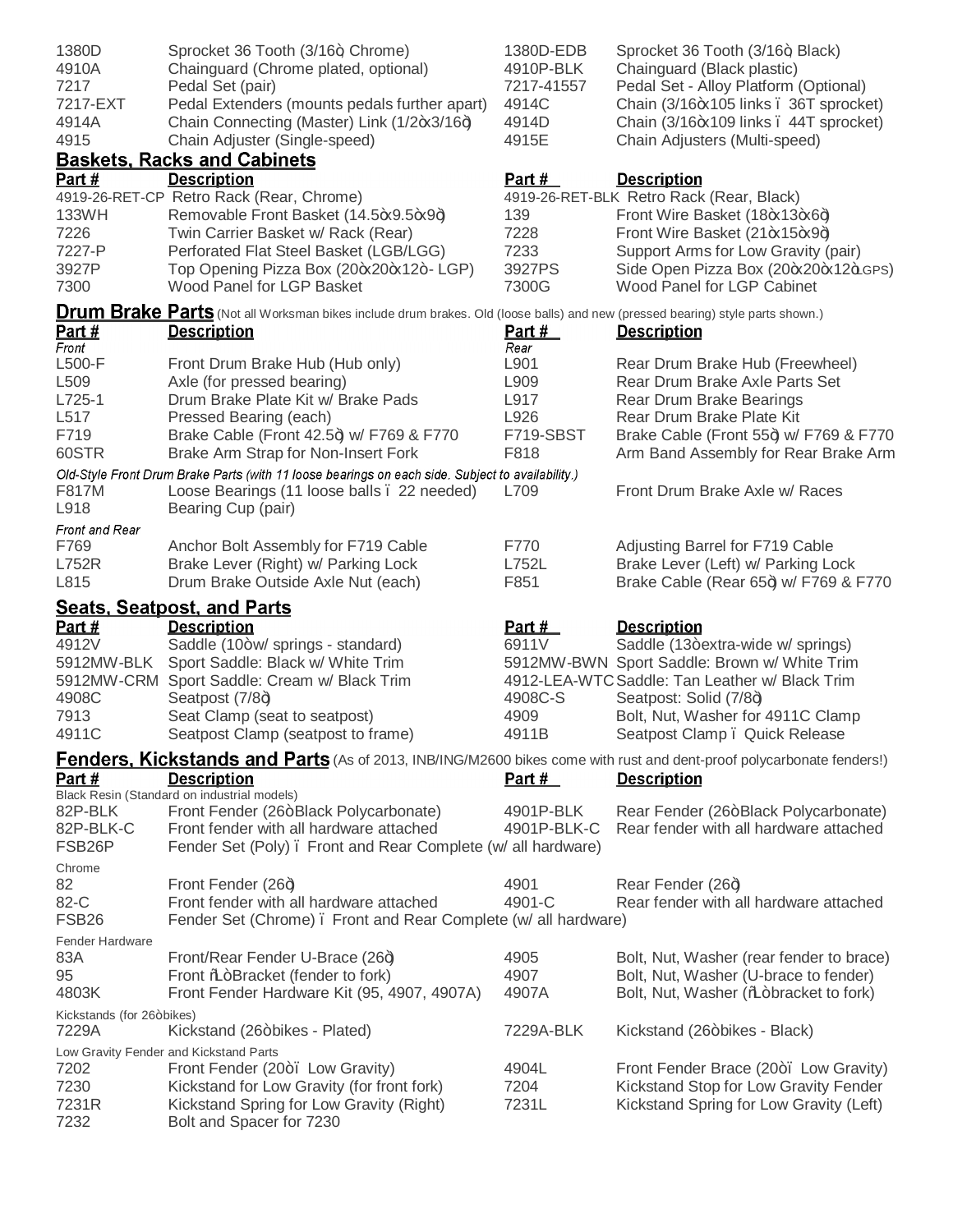| Front Knock-Out Wheel Parts (For bikes equipped with the front Worksman Knock-Out hub rather than the front drum brake.) |                                                                                                                    |                 |                                         |
|--------------------------------------------------------------------------------------------------------------------------|--------------------------------------------------------------------------------------------------------------------|-----------------|-----------------------------------------|
| <u>Part #</u>                                                                                                            | <b>Description</b>                                                                                                 | Part $#$        | <b>Description</b>                      |
| 100QN                                                                                                                    | Front Knock-Out Hub w/ Axle and Parts                                                                              | 102             | Key Washer (w/ inner tab)               |
| 103                                                                                                                      | Ball Cups for Hub (pair)                                                                                           | 104             | Quill Tube                              |
| 105                                                                                                                      | <b>Outside Adjusting Cone</b>                                                                                      | 108             | Axle Bolt w/ Nut (Low Gravity)          |
| 109                                                                                                                      | Dust Washer                                                                                                        | 108A            | Axle w/ Nuts (INB, ING, M2600)          |
| 112                                                                                                                      | Axle Spacer Washer                                                                                                 | 113             | Lock Nut                                |
| 110                                                                                                                      | Axle Parts Set (102,103,104,105,109,113,146)                                                                       | 146             | Wheel Bearings (pair)                   |
| SS17                                                                                                                     | Axle Nut (serrated / outside)                                                                                      |                 |                                         |
|                                                                                                                          | Wheels, Tires, Tubes, and Wheel Parts (Alloy wheels include stainless steel spokes and zinc-plated brass nipples.) |                 |                                         |
|                                                                                                                          | Add "KVPR" to the wheel part number that you need to upgrade to Kevlar Tires and Puncture Resistant tubes!         |                 |                                         |
| <u>Part #</u>                                                                                                            | <b>Description</b>                                                                                                 | Part $#$        | <b>Description</b>                      |
| 4131Q                                                                                                                    | 26+Front Wheel w/ Air Tire                                                                                         | 77              | 26+Front Drum Brake Wheel w/ Air Tire   |
| 4131QA                                                                                                                   | 26+Front Wheel w/o Tire                                                                                            | 77A             | 26+Front Drum Brake Wheel w/o Tire      |
| 4131QS                                                                                                                   | 26+Front Wheel w/ Solid Tire                                                                                       | 77S             | 26+Front Drum Brake Wheel w/ Solid Tire |
| 4131QAAL                                                                                                                 | 26+Alloy Front Wheel w/o Tire                                                                                      | 77CAR           | 26+Alloy Front Drum Brake Wheel         |
| 4136                                                                                                                     | 26+Rear Coaster Brake Wheel w/ Air Tire                                                                            |                 |                                         |
| 4136A                                                                                                                    | 26+Rear Coaster Brake Wheel w/o Tire                                                                               |                 |                                         |
| 4136S                                                                                                                    | 26+Rear Coaster Brake Wheel w/ Solid Tire                                                                          |                 |                                         |
| 4136ASS                                                                                                                  | 26+Alloy Rear Coaster Brake Wheel                                                                                  |                 |                                         |
| 77R                                                                                                                      | 26+Rear Drum Brake Wheel w/ Air Tire                                                                               |                 |                                         |
| 77RA                                                                                                                     | 26+Rear Drum Brake Wheel w/o Tire                                                                                  | SMX263CB        | 26+3 Spd Rear Coaster Brake Wheel       |
| 77RS                                                                                                                     | 26+Rear Drum Brake Wheel w/ Solid Tire                                                                             | SMX263CBAL      | 26+Alloy 3 Spd Rear Coaster Brake Wheel |
| 77RCAR                                                                                                                   | 26+Alloy Rear Drum Brake Wheel                                                                                     | SMX267CB        | 26+7 Speed Rear Coaster Brake Wheel     |
| <b>SS721</b>                                                                                                             | Coaster Brake Repair Kit (internal parts)                                                                          | SMX267CBAL      | 26+Alloy 7 Spd Rear Coaster Brk Wheel   |
| 300                                                                                                                      | Coaster Brake Hub (36 hole x .120+)                                                                                | 401             | 3 Speed Coaster Brake Hub (36 x .120+)  |
| 4922-372                                                                                                                 | 26+x 2.35+Fat Franki Tire - Cream                                                                                  | 4922-376        | 26+x 2.35+Fat Franki Tire - Brown       |
| 4922A                                                                                                                    | 26+x 2.125+Tire                                                                                                    | 4922AKV         | 26+x 2.125+Kevlar Tire                  |
| 4922AWSW                                                                                                                 | 26+x 2.125+White Wall Tire                                                                                         | 4939A           | 26+Solid Airless Tire                   |
| 4923A                                                                                                                    | 26+x 2.125+Tube                                                                                                    | 6023A           | 26+x 2.125+Puncture Resistant Tube      |
| 1014A                                                                                                                    | Spokes / Nipples for 26+Wheels (Min. 36)                                                                           | 1016            | 26+x2.125+WTC Clincher Rim (Chrome)     |
| 1016AC                                                                                                                   | 26+x 2.125+WTC Clincher Rim (Alloy)                                                                                | 1017            | Rim Strip 26+                           |
| SS12N-1                                                                                                                  | Shimano Nexus Shifter Cable & Shifter                                                                              | <b>SS01</b>     | Axle Nut (Rear Shimano Coaster Brake)   |
|                                                                                                                          | Safety and Comfort Accessories                                                                                     |                 |                                         |
| <u>Part #</u>                                                                                                            | <b>Description</b>                                                                                                 | <u>Part #</u>   | <b>Description</b>                      |
| 3979                                                                                                                     | Ding Dong Chime Bell                                                                                               | 303             | Squeeze Bulb Horn (chrome w/ rubber)    |
| 3973                                                                                                                     | Mega-Horn (battery operated)                                                                                       | 201             | Cable and Lock set (with keyed padlock) |
| 4963                                                                                                                     | Rear View Mirror (Chrome, rectangular)                                                                             | 5030B           | Reflector Kit w/ Brackets               |
| 3978                                                                                                                     | Safety Flag on Pole                                                                                                | P <sub>19</sub> | <b>Bicycle Helmet</b>                   |
| 101710                                                                                                                   | Flashing Strobe Light (clear lens)                                                                                 | 101714          | Flashing Strobe Light (red lens)        |
| 7217-41197                                                                                                               | Pedals with Velcro Foot Straps (pair)                                                                              | 3975            | <b>Generator Light Set</b>              |
| 1006                                                                                                                     | Air Foot Pump                                                                                                      | 1000            | Spoke Wrench                            |
| 202                                                                                                                      | Mini-Frame Pump w/ Attachment Strap                                                                                | 2000            | <b>Chain Rivet Remover Tool</b>         |
| 1265TW                                                                                                                   | <b>Crank Cone Wrench</b>                                                                                           | 95021           | Water Bottle w/ Cage, Attachment Strap  |
| 1001                                                                                                                     | Pedal Wrench                                                                                                       | 7917A           | Backrest w/ Mounting Hardware           |
| 6001A                                                                                                                    | Patch Kit (5)                                                                                                      | 3976            | <b>Battery Operated Headlight</b>       |
| 7217GS12                                                                                                                 | %Glowspeck+Flashing Pedals. Flash without batteries when you pedal!                                                |                 |                                         |

ASSEMBLY INSTRUCTIONS FOR WORKSMAN HEAVY-DUTY BICYCLES: (FOR LOW-GRAVITY BIKES, SEE ATTACHED ASSEMBLY SHEET.)<br>Please read this manual carefully prior to performing the simple finishing assembly and prior to riding. We reco assemble this cycle. Carefully remove the bicycle from the carton. You will notice the bicycle is mostly pre-assembled at the factory.

# TO ATTACH FRONT FORK/WHEEL ASSEMBLY TO THE FRAME: (If you have a front drum brake, proceed to Headset instructions.)

1) Attach front fender to fork.

2) Slide one axle washer over axle bolt. Insert axle through basket leg (optional), fender brace, and retention clip. 3) Insert axle through front wheel hub and out other side. Install retention clip, fender brace, basket leg (if ordered), washer, and axle nut.

# Headset:

1) Grease headset cups (48) with Rustolene 200 or equal. Bearings (49) are pre-greased at the factory, but it is wise to add lubrication before assembly.

2) Place one headset bearing (49) onto fork steerer tube with balls facing up. Slide steerer tube into frame.

3) Place the other bearing on top of fork tube with balls facing down towards the cup (#48), which is already pressed onto the frame. 4) Install top-adjusting cone (52) onto treaded fork steering tube. Hand-tighten, making sure bearings do not bind. Turn back ¼ turn.

5) Install fork key washer (53) and reflector bracket on top of the adjusting cone with tip of washer in slot on steering tube. 6) Install head lock nut (54) and securely tighten. Make sure that the fork rotates freely without being loose. Excess play or resistance must be adjusted. Failure to adjust properly can lead to improper steering response.



0000000